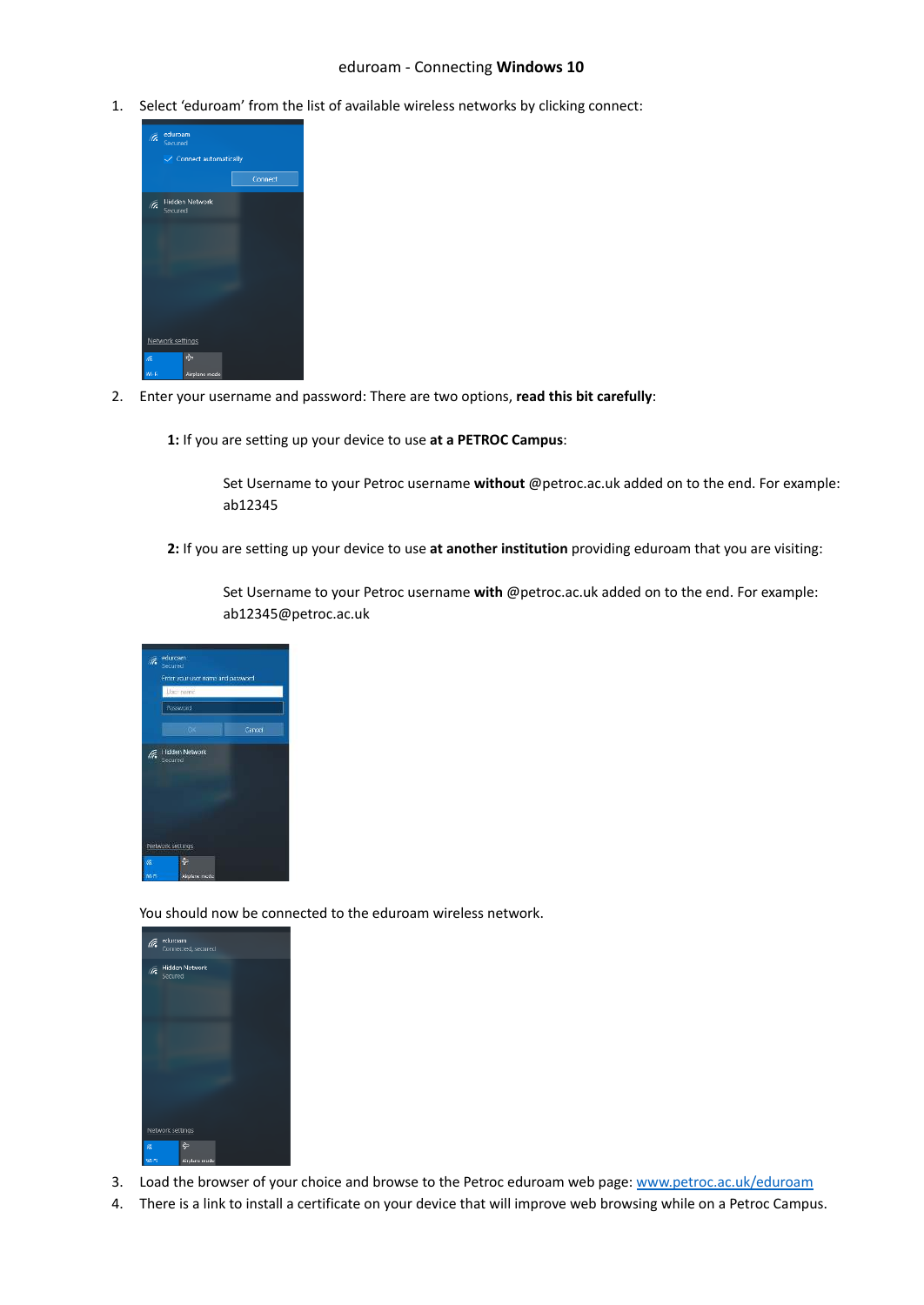5. Click the link to install the certificate, ensuring it is installed in the correct certificate store:

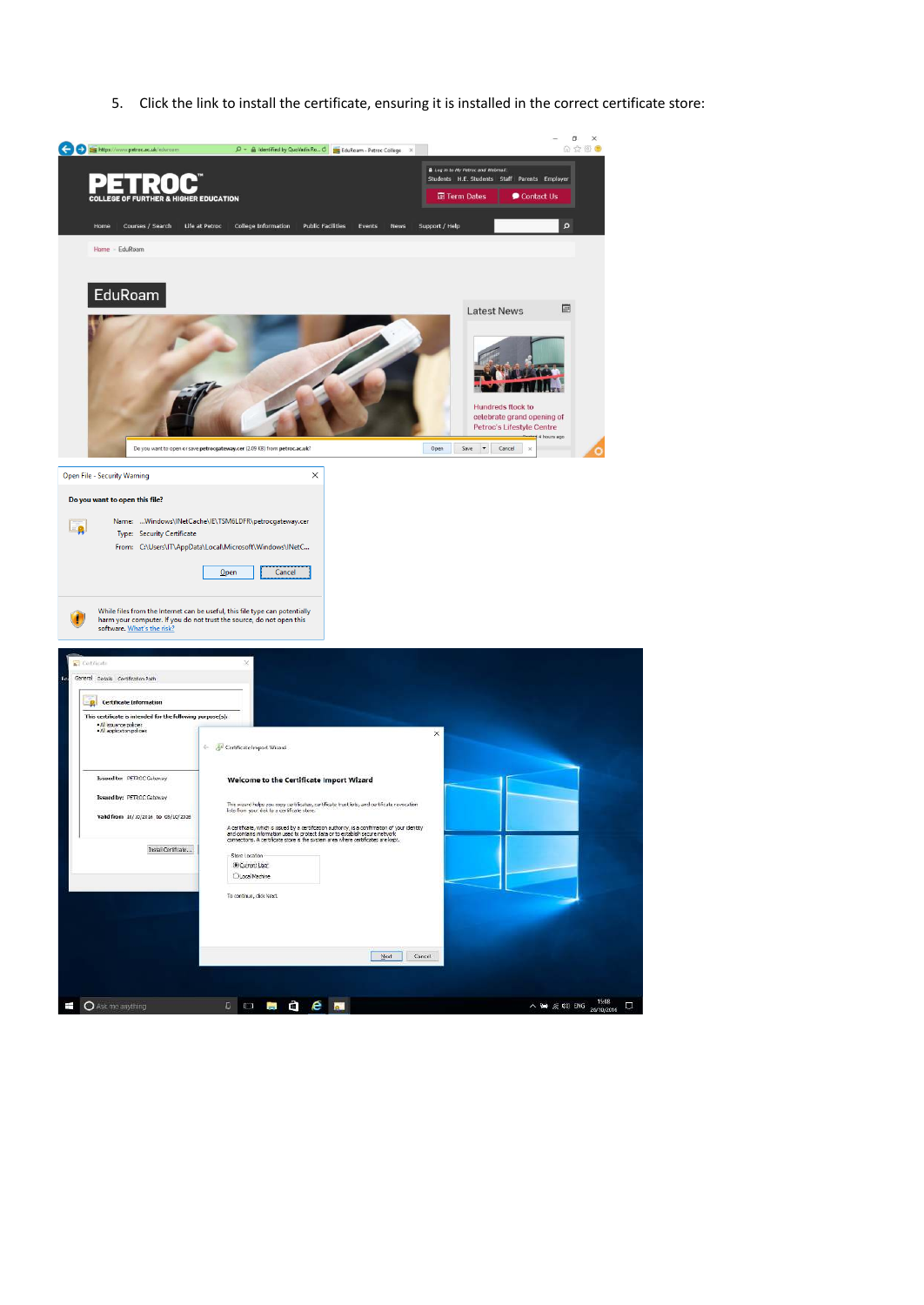

6. After installing the certificate you will be ready to web browse.

## **Windows 10 FAQ:**

If you find you are not prompted to enter your username and password when connecting to eduroam, follow these steps:

1. Right Click on the Wireless symbol by the clock and select 'Open Network and Sharing Centre'



2. Click on 'Set up a new connection or network' and then 'Manually connect to a wireless network'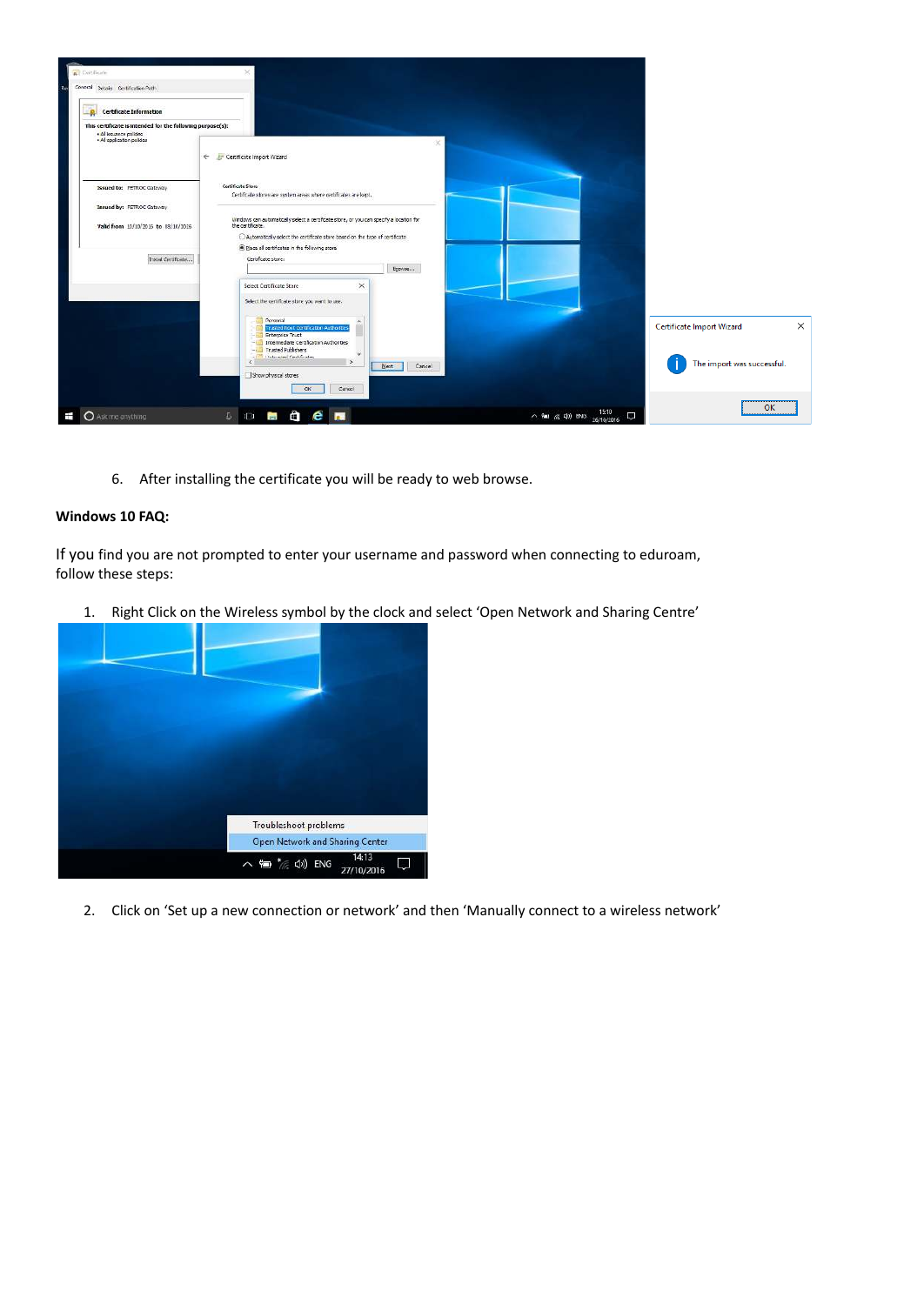| Network and Sharing Center                                                                               |                                                            |  |  |  |  |  |  |  |  |  |  |  |  |                                    |  |  |  |  |  |  |     |  |  |                                                                                     |  | $\Box$ |        | X |
|----------------------------------------------------------------------------------------------------------|------------------------------------------------------------|--|--|--|--|--|--|--|--|--|--|--|--|------------------------------------|--|--|--|--|--|--|-----|--|--|-------------------------------------------------------------------------------------|--|--------|--------|---|
| ↑ $\frac{11}{24}$ « Network and Internet > Network and Sharing Center                                    |                                                            |  |  |  |  |  |  |  |  |  |  |  |  |                                    |  |  |  |  |  |  | ৺ ু |  |  | Search Control Panel                                                                |  |        |        | ۹ |
| <b>Control Panel Home</b>                                                                                | View your basic network information and set up connections |  |  |  |  |  |  |  |  |  |  |  |  |                                    |  |  |  |  |  |  |     |  |  |                                                                                     |  |        |        |   |
| View your active networks<br>Change adapter settings<br>You are currently not connected to any networks. |                                                            |  |  |  |  |  |  |  |  |  |  |  |  |                                    |  |  |  |  |  |  |     |  |  |                                                                                     |  |        |        |   |
| Change advanced sharing                                                                                  | settings<br>Change your networking settings                |  |  |  |  |  |  |  |  |  |  |  |  |                                    |  |  |  |  |  |  |     |  |  |                                                                                     |  |        |        |   |
|                                                                                                          |                                                            |  |  |  |  |  |  |  |  |  |  |  |  | Set up a new connection or network |  |  |  |  |  |  |     |  |  |                                                                                     |  |        |        |   |
|                                                                                                          |                                                            |  |  |  |  |  |  |  |  |  |  |  |  |                                    |  |  |  |  |  |  |     |  |  | Set up a broadband, dial-up, or VPN connection; or set up a router or access point. |  |        |        |   |
|                                                                                                          |                                                            |  |  |  |  |  |  |  |  |  |  |  |  | <b>Troubleshoot problems</b>       |  |  |  |  |  |  |     |  |  |                                                                                     |  |        |        |   |
|                                                                                                          |                                                            |  |  |  |  |  |  |  |  |  |  |  |  |                                    |  |  |  |  |  |  |     |  |  | Diagnose and repair network problems, or get troubleshooting information.           |  |        |        |   |
|                                                                                                          |                                                            |  |  |  |  |  |  |  |  |  |  |  |  |                                    |  |  |  |  |  |  |     |  |  |                                                                                     |  |        |        |   |
|                                                                                                          |                                                            |  |  |  |  |  |  |  |  |  |  |  |  |                                    |  |  |  |  |  |  |     |  |  |                                                                                     |  |        |        |   |
|                                                                                                          |                                                            |  |  |  |  |  |  |  |  |  |  |  |  |                                    |  |  |  |  |  |  |     |  |  |                                                                                     |  |        |        |   |
|                                                                                                          |                                                            |  |  |  |  |  |  |  |  |  |  |  |  |                                    |  |  |  |  |  |  |     |  |  |                                                                                     |  |        |        |   |
|                                                                                                          |                                                            |  |  |  |  |  |  |  |  |  |  |  |  |                                    |  |  |  |  |  |  |     |  |  |                                                                                     |  |        |        |   |
| See also                                                                                                 |                                                            |  |  |  |  |  |  |  |  |  |  |  |  |                                    |  |  |  |  |  |  |     |  |  |                                                                                     |  |        |        |   |
| HomeGroup<br>Infrared                                                                                    |                                                            |  |  |  |  |  |  |  |  |  |  |  |  |                                    |  |  |  |  |  |  |     |  |  |                                                                                     |  |        |        |   |
| <b>Internet Options</b>                                                                                  |                                                            |  |  |  |  |  |  |  |  |  |  |  |  |                                    |  |  |  |  |  |  |     |  |  |                                                                                     |  |        |        |   |
| <b>Windows Firewall</b>                                                                                  |                                                            |  |  |  |  |  |  |  |  |  |  |  |  |                                    |  |  |  |  |  |  |     |  |  |                                                                                     |  |        |        |   |
|                                                                                                          |                                                            |  |  |  |  |  |  |  |  |  |  |  |  |                                    |  |  |  |  |  |  |     |  |  |                                                                                     |  |        |        |   |
|                                                                                                          |                                                            |  |  |  |  |  |  |  |  |  |  |  |  |                                    |  |  |  |  |  |  |     |  |  |                                                                                     |  | п      |        | × |
| Set Up a Connection or Network                                                                           |                                                            |  |  |  |  |  |  |  |  |  |  |  |  |                                    |  |  |  |  |  |  |     |  |  |                                                                                     |  |        |        |   |
|                                                                                                          |                                                            |  |  |  |  |  |  |  |  |  |  |  |  |                                    |  |  |  |  |  |  |     |  |  |                                                                                     |  |        |        |   |
| Choose a connection option                                                                               |                                                            |  |  |  |  |  |  |  |  |  |  |  |  |                                    |  |  |  |  |  |  |     |  |  |                                                                                     |  |        |        |   |
|                                                                                                          |                                                            |  |  |  |  |  |  |  |  |  |  |  |  |                                    |  |  |  |  |  |  |     |  |  |                                                                                     |  |        |        |   |
| Connect to the Internet                                                                                  |                                                            |  |  |  |  |  |  |  |  |  |  |  |  |                                    |  |  |  |  |  |  |     |  |  |                                                                                     |  |        |        |   |
| Set up a broadband or dial-up connection to the Internet.                                                |                                                            |  |  |  |  |  |  |  |  |  |  |  |  |                                    |  |  |  |  |  |  |     |  |  |                                                                                     |  |        |        |   |
| Set up a new network                                                                                     |                                                            |  |  |  |  |  |  |  |  |  |  |  |  |                                    |  |  |  |  |  |  |     |  |  |                                                                                     |  |        |        |   |
| Set up a new router or access point.                                                                     |                                                            |  |  |  |  |  |  |  |  |  |  |  |  |                                    |  |  |  |  |  |  |     |  |  |                                                                                     |  |        |        |   |
| Manually connect to a wireless network                                                                   |                                                            |  |  |  |  |  |  |  |  |  |  |  |  |                                    |  |  |  |  |  |  |     |  |  |                                                                                     |  |        |        |   |
| onnect to a hidden network or create a new wireless profile.                                             |                                                            |  |  |  |  |  |  |  |  |  |  |  |  |                                    |  |  |  |  |  |  |     |  |  |                                                                                     |  |        |        |   |
| Connect to a workplace                                                                                   |                                                            |  |  |  |  |  |  |  |  |  |  |  |  |                                    |  |  |  |  |  |  |     |  |  |                                                                                     |  |        |        |   |
| Set up a dial-up or VPN connection to your workplace.                                                    |                                                            |  |  |  |  |  |  |  |  |  |  |  |  |                                    |  |  |  |  |  |  |     |  |  |                                                                                     |  |        |        |   |
|                                                                                                          |                                                            |  |  |  |  |  |  |  |  |  |  |  |  |                                    |  |  |  |  |  |  |     |  |  |                                                                                     |  |        |        |   |
|                                                                                                          |                                                            |  |  |  |  |  |  |  |  |  |  |  |  |                                    |  |  |  |  |  |  |     |  |  |                                                                                     |  |        |        |   |
|                                                                                                          |                                                            |  |  |  |  |  |  |  |  |  |  |  |  |                                    |  |  |  |  |  |  |     |  |  |                                                                                     |  |        |        |   |
|                                                                                                          |                                                            |  |  |  |  |  |  |  |  |  |  |  |  |                                    |  |  |  |  |  |  |     |  |  | Next                                                                                |  |        | Cancel |   |
|                                                                                                          |                                                            |  |  |  |  |  |  |  |  |  |  |  |  |                                    |  |  |  |  |  |  |     |  |  |                                                                                     |  |        |        |   |

3. Type 'eduroam' as the name of the network and select 'WPA2-Enterprise' as the Security type. Then click Next and then click on Change connection settings: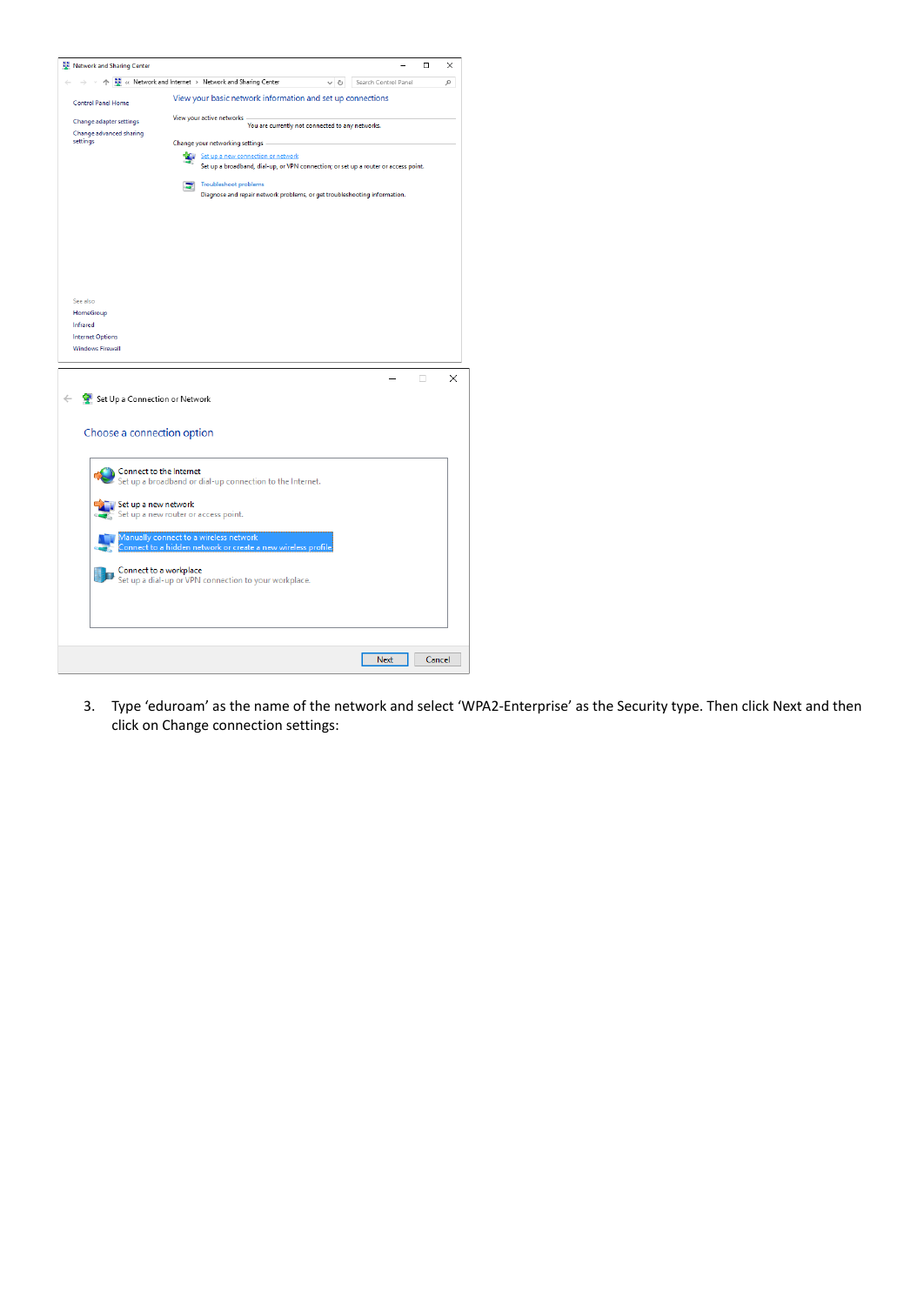|                                          |                                                                                                                                  |                 |             |        | × |
|------------------------------------------|----------------------------------------------------------------------------------------------------------------------------------|-----------------|-------------|--------|---|
| Manually connect to a wireless network   |                                                                                                                                  |                 |             |        |   |
|                                          | Enter information for the wireless network you want to add                                                                       |                 |             |        |   |
| Network name:                            | eduroam                                                                                                                          |                 |             |        |   |
| Security type:                           | <b>WPA2-Enterprise</b>                                                                                                           |                 |             |        |   |
| <b>Encryption type:</b>                  | <b>AES</b>                                                                                                                       |                 |             |        |   |
| Security Key:                            |                                                                                                                                  | Hide characters |             |        |   |
| Start this connection automatically      |                                                                                                                                  |                 |             |        |   |
|                                          | Connect even if the network is not broadcasting<br>Warning: If you select this option, your computer's privacy might be at risk. |                 |             |        |   |
|                                          |                                                                                                                                  |                 |             |        |   |
|                                          |                                                                                                                                  |                 |             |        |   |
|                                          |                                                                                                                                  |                 | <b>Next</b> | Cancel |   |
|                                          |                                                                                                                                  |                 |             |        |   |
|                                          |                                                                                                                                  |                 |             | п      | × |
| Manually connect to a wireless network   |                                                                                                                                  |                 |             |        |   |
| Successfully added eduroam               |                                                                                                                                  |                 |             |        |   |
|                                          |                                                                                                                                  |                 |             |        |   |
| $\rightarrow$ Change connection settings | Open the connection properties so that I can change the settings.                                                                |                 |             |        |   |
|                                          |                                                                                                                                  |                 |             |        |   |
|                                          |                                                                                                                                  |                 |             |        |   |
|                                          |                                                                                                                                  |                 |             |        |   |
|                                          |                                                                                                                                  |                 |             |        |   |
|                                          |                                                                                                                                  |                 |             |        |   |
|                                          |                                                                                                                                  |                 |             |        |   |

4. Click on the 'Security' tab and then 'Settings'. Remove the tick against 'Verify the server's identity by validating the certificate'. Click on 'Configure' and make sure there isn't a tick in the box to automatically use your device's Windows logon name. Click OK, and OK again: